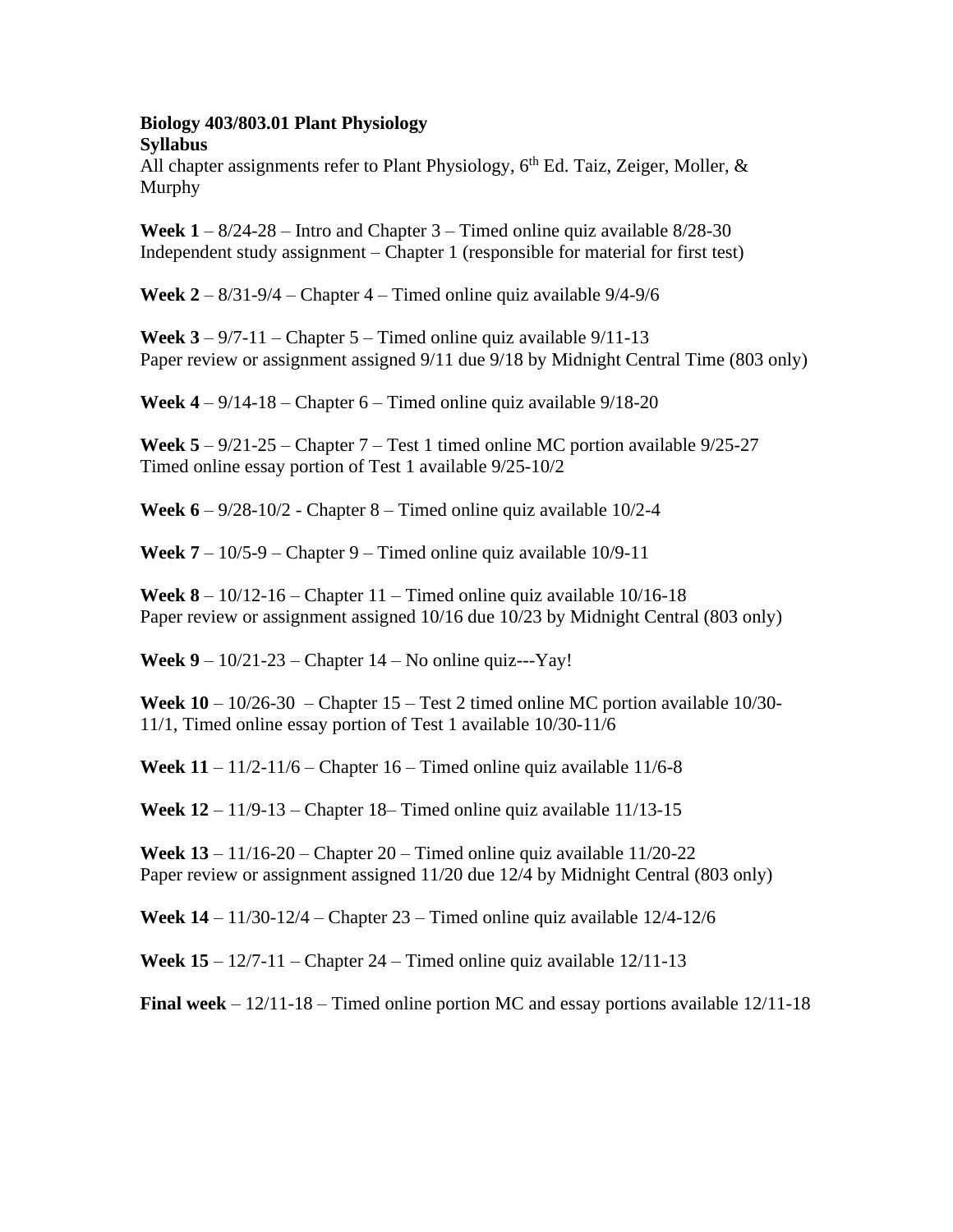# **The Basics:**

**The Instructor:** Paul G. Twigg, BHS Greenhouse, Phone: 865-8315; twiggp@unk.edu Other phone numbers: Dept- 865-8548

**Grading:** Grades will be assigned using the standard grading scale for the Department of Biology, as follows: A (93-100%), A- (90-92%), B+ (88-89%), B (83-87%), B- (80- 82%), C+ (78-79%), C (73-77%), C- (70-72%), D+ (68-69%), D (63-67%), D- (60-62%), and F (below 60%).

| <b>Course Point Totals:</b>                   | 803       | 403       |
|-----------------------------------------------|-----------|-----------|
| 2 Regular Exams (150 pts each)-               | $300$ pts | $300$ pts |
| 1 Final Exam $(200 \text{ pts})$ -            | $200$ pts | $200$ pts |
| 12 Online quizzes (10 pts each)-              | $120$ pts | $120$ pts |
| 3 Paper Reviews or Assignments (20 pts each)- | 60 pts    | N/A       |
| Total-                                        | 680 pts   | $620$ pts |

# **Course Policies**-

\*All course assignments are to be submitted as e-mail attachments in Microsoft Word format. Yes, I'm picky about it, and may deduct points if I have too much trouble opening your assignments.

\*Policy on plagiarism: Anyone caught plagiarizing any exercise will receive a 0 for that exercise; subsequent violations will result in referral to the Vice Chancellor for Academic Affairs for dismissal from the university.

\*Policy on incomplete: To be considered for an incomplete in Plant Physiology: 1. You must submit the reasons you cannot complete the scheduled work. This must include a copy of your class schedule and description of your responsibilities outside the classroom. This should be done in writing and include confirmation from your employer or doctor when appropriate.

2. You must specify the assignments you have missed and a schedule of plans to complete them.

3. You must submit a copy of the above information to the Chair of the Department of Biology and the Dean of Arts and Sciences.

4. Upon completion of items 1-3, your request for an incomplete will be considered. I expect all students to progress through the requirements for Plant Physiology in a timely fashion. Unless your circumstance is quite remarkable, do not consider an incomplete.

\*Tests and quizzes will not be rescheduled without valid reason.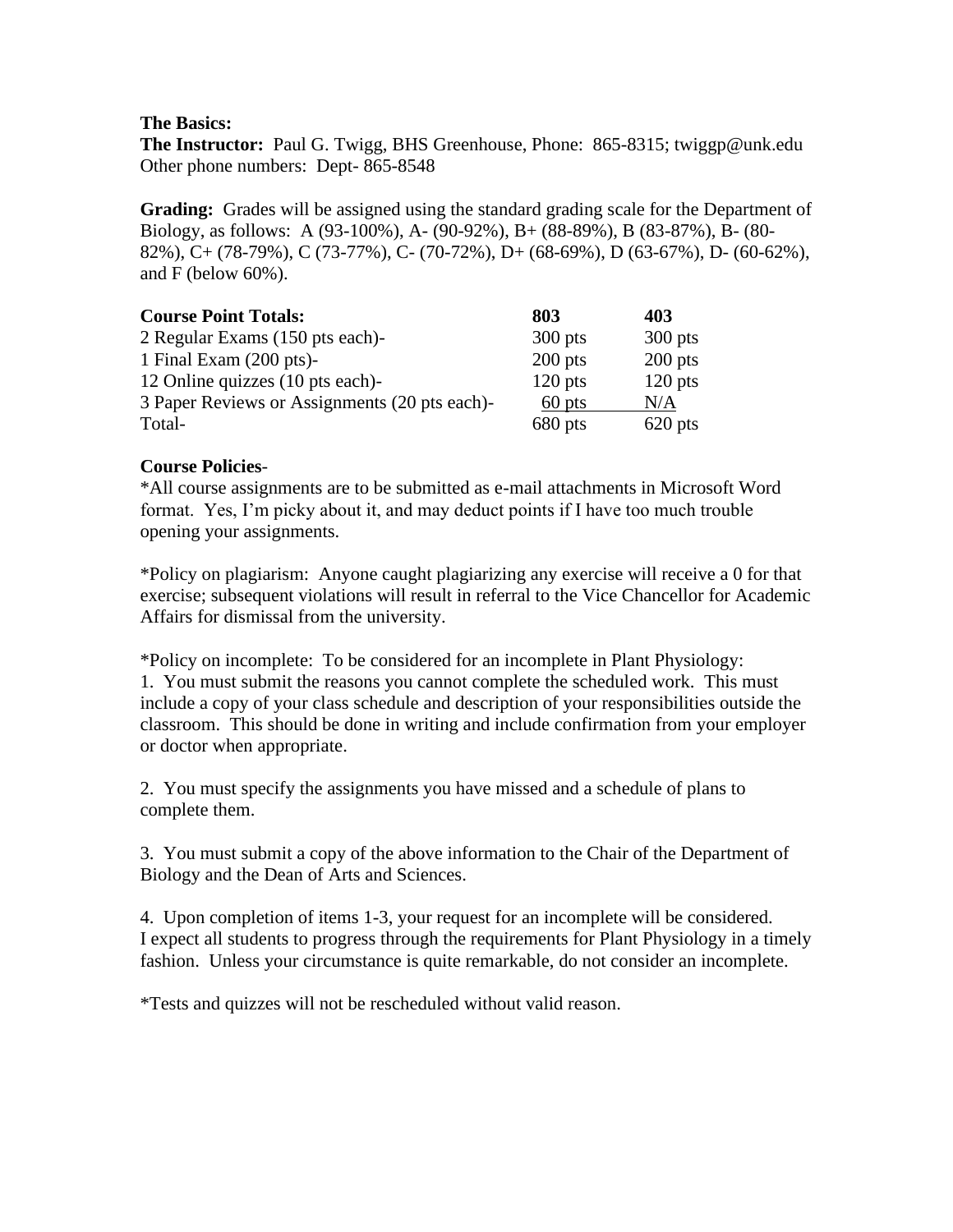### **Students with Disabilities**

It is the policy of the University of Nebraska at Kearney to provide flexible and individualized reasonable accommodation to students with documented disabilities. To receive accommodation services for a disability, students must be registered with the UNK Disabilities Services for Students (DSS) office, 175 Memorial Student Affairs Building, 308-865-8214 or by email [unkdso@unk.edu](mailto:unkdso@unk.edu)

### **UNK Statement of Diversity & Inclusion:**

UNK stands in solidarity and unity with our students of color, our LatinX and international students, our LGBTQIA+ students and students from other marginalized groups in opposition to racism and prejudice in any form, wherever it may exist. It is the job of institutions of higher education, indeed their duty, to provide a haven for the safe and meaningful exchange of ideas and to support peaceful disagreement and discussion. In our classes, we strive to maintain a positive learning environment based upon open communication and mutual respect. UNK does not discriminate on the basis of race, color, national origin, age, religion, sex, gender, sexual orientation, disability or political affiliation. Respect for the diversity of our backgrounds and varied life experiences is essential to learning from our similarities as well as our differences. The following link provides resources and other information regarding D&I: <https://www.unk.edu/about/equity-access-diversity.php>

### **Students Who are Pregnant**

It is the policy of the University of Nebraska at Kearney to provide flexible and individualized reasonable accommodation to students who are pregnant. To receive accommodation services due to pregnancy, students must contact Cindy Ference in Student Health, 308-865-8219. The following link provides information for students and faculty regarding pregnancy rights. [http://www.nwlc.org/resource/pregnant](https://urldefense.proofpoint.com/v2/url?u=http-3A__www.nwlc.org_resource_pregnant-2Dand-2Dparenting-2Dstudents-2Drights-2Dfaqs-2Dcollege-2Dand-2Dgraduate-2Dstudents&d=DwMFAg&c=Cu5g146wZdoqVuKpTNsYHeFX_rg6kWhlkLF8Eft-wwo&r=BJkIhAaMtWY7PlqIhIOyVw&m=RgBL3s2VNHfvD5ReMK2q_PhwYU8dbEt1vxs1BO4WkpQ&s=MmB91XAzaW-E7UPMXPGx9tWJQbTWJYyYzM8gLjhEzQ0&e=)[and-parenting-students-rights-faqs-college-and-graduate-students](https://urldefense.proofpoint.com/v2/url?u=http-3A__www.nwlc.org_resource_pregnant-2Dand-2Dparenting-2Dstudents-2Drights-2Dfaqs-2Dcollege-2Dand-2Dgraduate-2Dstudents&d=DwMFAg&c=Cu5g146wZdoqVuKpTNsYHeFX_rg6kWhlkLF8Eft-wwo&r=BJkIhAaMtWY7PlqIhIOyVw&m=RgBL3s2VNHfvD5ReMK2q_PhwYU8dbEt1vxs1BO4WkpQ&s=MmB91XAzaW-E7UPMXPGx9tWJQbTWJYyYzM8gLjhEzQ0&e=)

#### **Reporting Student Sexual Harassment, Sexual Violence or Sexual Assault**

Reporting allegations of rape, domestic violence, dating violence, sexual assault, sexual harassment, and stalking enables the University to promptly provide support to the impacted student(s), and to take appropriate action to prevent a recurrence of such sexual misconduct and protect the campus community. Confidentiality will be respected to the greatest degree possible. Any student who believes she or he may be the victim of sexual misconduct is encouraged to report to one or more of the following resources:

### **Local Domestic Violence, Sexual Assault Advocacy Agency** 308-237-2599

**Campus Police (or Security)** 308-865-8911

**Title IX Coordinator** 308-865-8655

Retaliation against the student making the report, whether by students or University employees, will not be tolerated.

If you have questions regarding the information in this email please contact **Mary Chinnock Petroski, Chief Compliance Officer [\(petroskimj@unk.edu](mailto:petroskimj@unk.edu)** or phone 8400).

**Veterans Services.** UNK works diligently to support UNK's military community by providing military and veteran students and families with resources and services to help them succeed. Veterans Services assists with the GI Bill process and acts as a liaison between the student and the Veterans Administration. If you need assistance or would like more information, please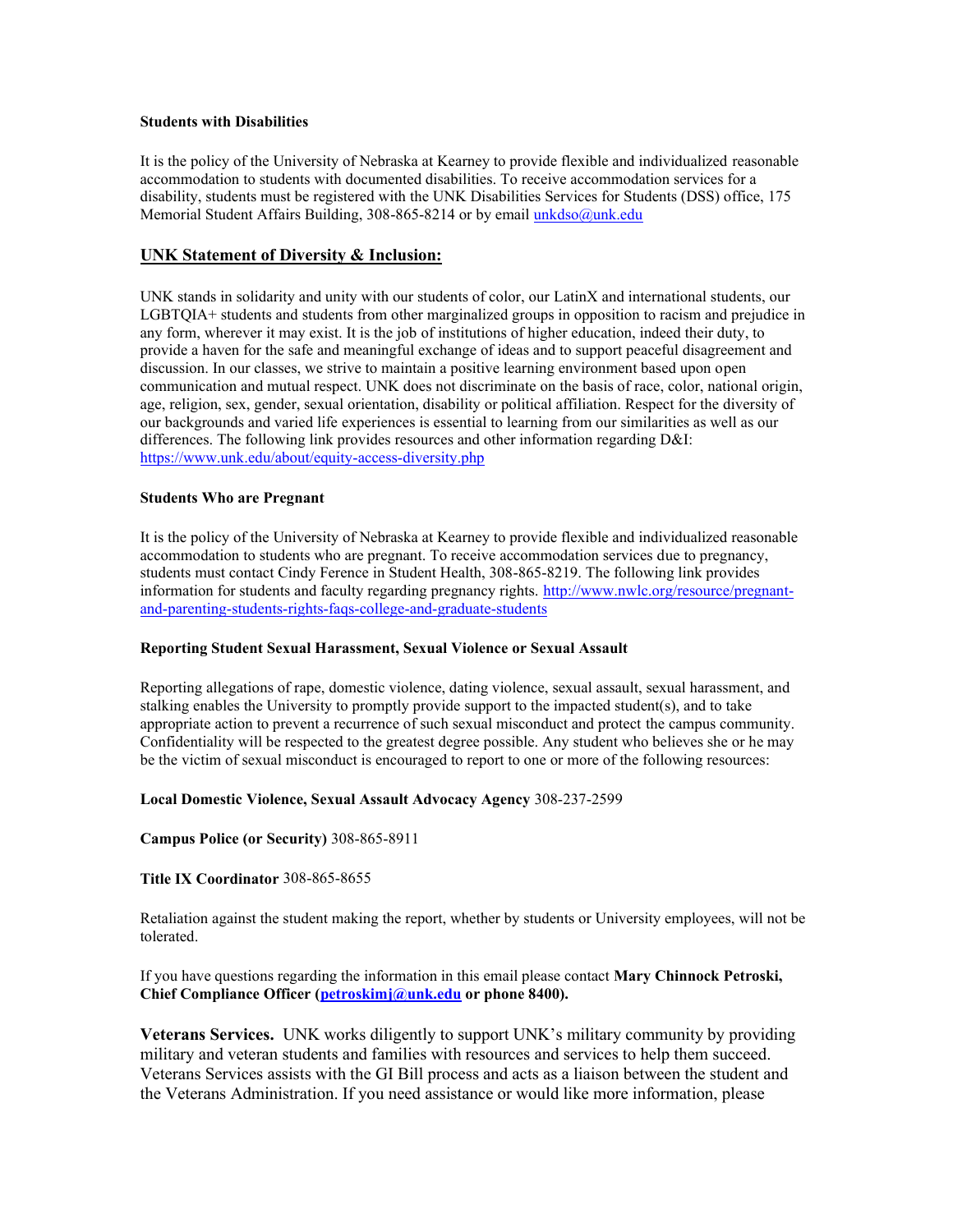contact Lori Weed Skarka at 308-865-8520 or [unkveterans@unk.edu](mailto:unkveterans@unk.edu)

**University Policies Related to COVID-19:** The university community is deeply concerned for the well-being of its students, faculty, and staff. Keeping each other as safe as possible will require commitment from each of us; failure to do so will literally place lives in danger. The full policy relating to mitigation of the spread of infectious diseases can be found at <https://www.unk.edu/coronavirus/> Policies that apply to all courses (online, remote, blended, or face-to-face) include:

• Students shall monitor their health daily. No student shall attend classes in person while sick. Those who have had contact with positive-tested individuals or show COVID-19 related symptoms must have clearance from the Public Health Center prior to returning to face-toface classes. There will be no penalties for missing classes for COVID-19 related absences. Students will still be responsible for course content through alternative attendance or other options arranged with the instructor.

Additional policies specific to face-to-face instruction include the following:

- 1. During Phases I and II, all students are required to wear masks that cover the nose and mouth at all times during class and at any time, inside or outside, where physical distancing of at least 6' is not possible. Instructors shall maintain 16' of distance from students while lecturing but may be closer, if masked. Instructors have the authority to direct students who refuse to wear masks to leave the classroom. Students who have medical issues that make masks inadvisable should contact Disability Services for Students at 308.865.8214 to request an exemption.
- 2. Students shall not arrive for class more than 5 minutes before the scheduled start time for the course. Instructors shall dismiss students promptly at the end time and all shall leave the classroom promptly. Students who have questions should use office hours rather than before/after class times.
- 3. Instructors and students should clean their desks prior to class. Cleaning materials will be provided.
- 4. Additional requirements for Phase III, for specialty courses such as labs or performing arts, or for experiential learning are detailed below.

Since Biol 403 and 803P are completely online, there are no special plans or precautions for Phase III necessary. We will follow the course schedule as it is planned. Students can always email or post to the discussion board for assistance. Students can also set up an appointment and call my office at 308-865-8315 with questions.

Questions regarding COVID-19 should be directed to the Public Health Center [unkhealth@unk.edu](mailto:unkhealth@unk.edu) or 308-865-8254. Questions regarding the COVID-19 academic policy should be directed to Sr. Vice Chancellor Bicak a[t bicakc@unk.edu.](mailto:bicakc@unk.edu) Questions regarding department specific requirements should be directed to the chair of the relevant department (Dr Julie Shaffer – 308-865-8661).

**The above directions must be followed by everyone for the health and safety of our University. Students who do not comply may face disciplinary action from the**